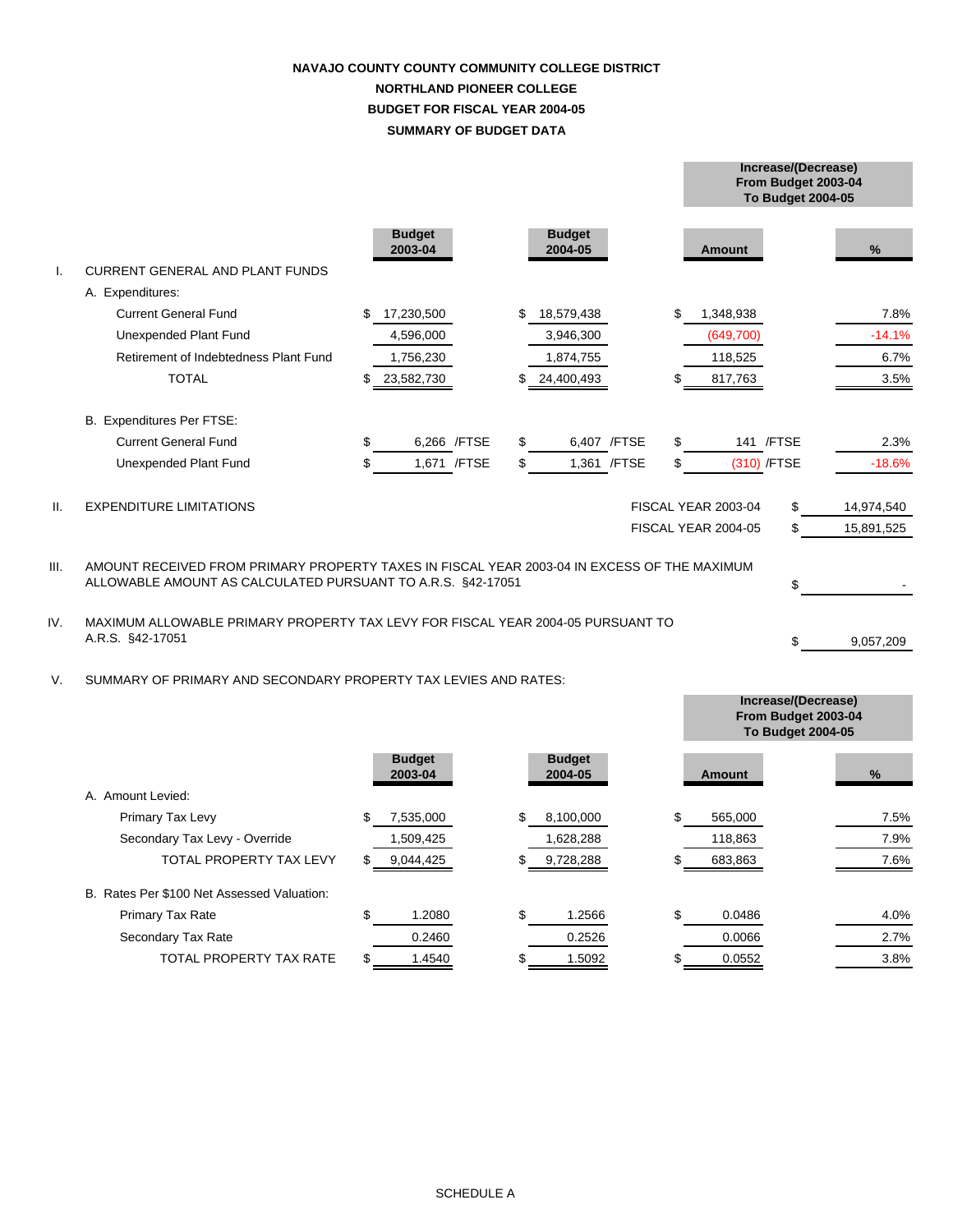#### **NAVAJO COUNTY COUNTY COMMUNITY COLLEGE DISTRICTNORTHLAND PIONEER COLLEGE BUDGET FOR FISCAL YEAR 2004-05 CURRENT GENERAL FUND - REVENUES AND OTHER ADDITIONS**

|                                                                                                    |                                              |    |                          |                          | From Budget 2003-04<br><b>To Budget 2004-05</b> |          |
|----------------------------------------------------------------------------------------------------|----------------------------------------------|----|--------------------------|--------------------------|-------------------------------------------------|----------|
| <b>REVENUES AND OTHER ADDITIONS BY SOURCE</b>                                                      | <b>Estimated</b><br><b>Actual</b><br>2003-04 |    | <b>Budget</b><br>2003-04 | <b>Budget</b><br>2004-05 | <b>Amount</b>                                   | %        |
| <b>PROPERTY TAXES</b>                                                                              |                                              |    |                          |                          |                                                 |          |
| Primary Tax Levy                                                                                   | \$<br>7,525,000                              | \$ | 7,535,000                | 8.100.000                | 565,000                                         | 7.5%     |
| Secondary Tax Levy - Override                                                                      | 1.500.000                                    |    | 1,509,425                | 1,628,288                | 118,863                                         | 7.9%     |
| Subtotal                                                                                           | 9,025,000                                    | \$ | 9,044,425                | 9,728,288                | 683,863                                         | 7.6%     |
| <b>STATE APPROPRIATIONS</b>                                                                        |                                              |    |                          |                          |                                                 |          |
| Maintenance Support                                                                                | 4,210,300                                    |    | 4,020,000                | 4,412,300                | 392,300                                         | 9.8%     |
| <b>Equalization Aid</b>                                                                            | 1,441,300                                    |    | 1,365,000                | 2,134,800                | 769,800                                         | 56.4%    |
| Subtotal                                                                                           | 5,651,600                                    |    | 5,385,000                | 6,547,100                | 1,162,100                                       | 21.6%    |
| GIFTS, GRANTS, AND CONTRACTS<br>Government Grants and Contracts<br><b>Indirect Costs Recovered</b> |                                              |    |                          |                          |                                                 |          |
| Private Gifts, Grants, and Contracts                                                               | 400,000                                      |    | 600,000                  | 600,000                  |                                                 |          |
| Subtotal                                                                                           | 400.000                                      |    | 600.000                  | 600.000                  |                                                 |          |
| TUITION, REGISTRATION, AND STUDENT FEES                                                            |                                              |    |                          |                          |                                                 |          |
| <b>General Tuition</b>                                                                             | 2,225,000                                    |    | 2,250,000                | 2,400,000                | 150,000                                         | 6.7%     |
| <b>Out-of-District Tuition</b>                                                                     | 400,000                                      |    | 425,000                  | 450,000                  | 25,000                                          | 5.9%     |
| Out-of-State Tuition                                                                               | 75,000                                       |    | 75,000                   | 80,000                   | 5,000                                           | 6.7%     |
| <b>Student Fees</b>                                                                                | 250,000                                      |    | 225,000                  | 250,000                  | 25,000                                          | 11.1%    |
| Tuition and Fee Remissions or Waivers                                                              |                                              |    |                          |                          |                                                 |          |
| Subtotal                                                                                           | 2,950,000                                    |    | 2,975,000                | 3,180,000                | 205,000                                         | 6.9%     |
| <b>OTHER SOURCES</b>                                                                               |                                              |    |                          |                          |                                                 |          |
| Investment Income                                                                                  | 100,000                                      |    | 100,000                  | 100,000                  |                                                 |          |
| Other                                                                                              | 500.000                                      |    | 477,805                  | 497,805                  | 20,000                                          | 4.2%     |
| Subtotal                                                                                           | 600,000                                      | S  | 577,805                  | 597,805                  | 20,000                                          | 3.5%     |
| <b>Total Revenues and Other Additions</b>                                                          | 18,626,600                                   | \$ | 18,582,230               | 20,653,193               | 2,070,963                                       | 11.1%    |
| UNRESTRICTED GENERAL FUND BALANCE                                                                  |                                              |    |                          |                          |                                                 |          |
| AT JULY 1, APPLIED TO BUDGET                                                                       | 1,000,000                                    |    | 1,500,000                | 1,000,000                | (500,000)                                       | $-33.3%$ |
| <b>TRANSFERS IN/(OUT)</b><br>Transfer Out - Primary Tax Levy                                       |                                              |    |                          |                          |                                                 |          |
| - Unexpended Plant Fund<br>- Retirement of Indebtedness                                            | (1,000,000)                                  |    | (1,000,000)              | (1,000,000)              |                                                 |          |
| - Auxillary Fund                                                                                   | (1,687,230)                                  |    | (1,687,230)              | (1,805,755)              |                                                 |          |
|                                                                                                    | (164, 500)                                   |    | (164, 500)               | (168.000)                | (3.500)                                         | 2.1%     |
| <b>TOTAL AMOUNT AVAILABLE FOR EXPENDITURES</b>                                                     | 16,774,870<br>\$                             | \$ | 17,230,500               | 18,679,438               | 1,448,938                                       | 8.4%     |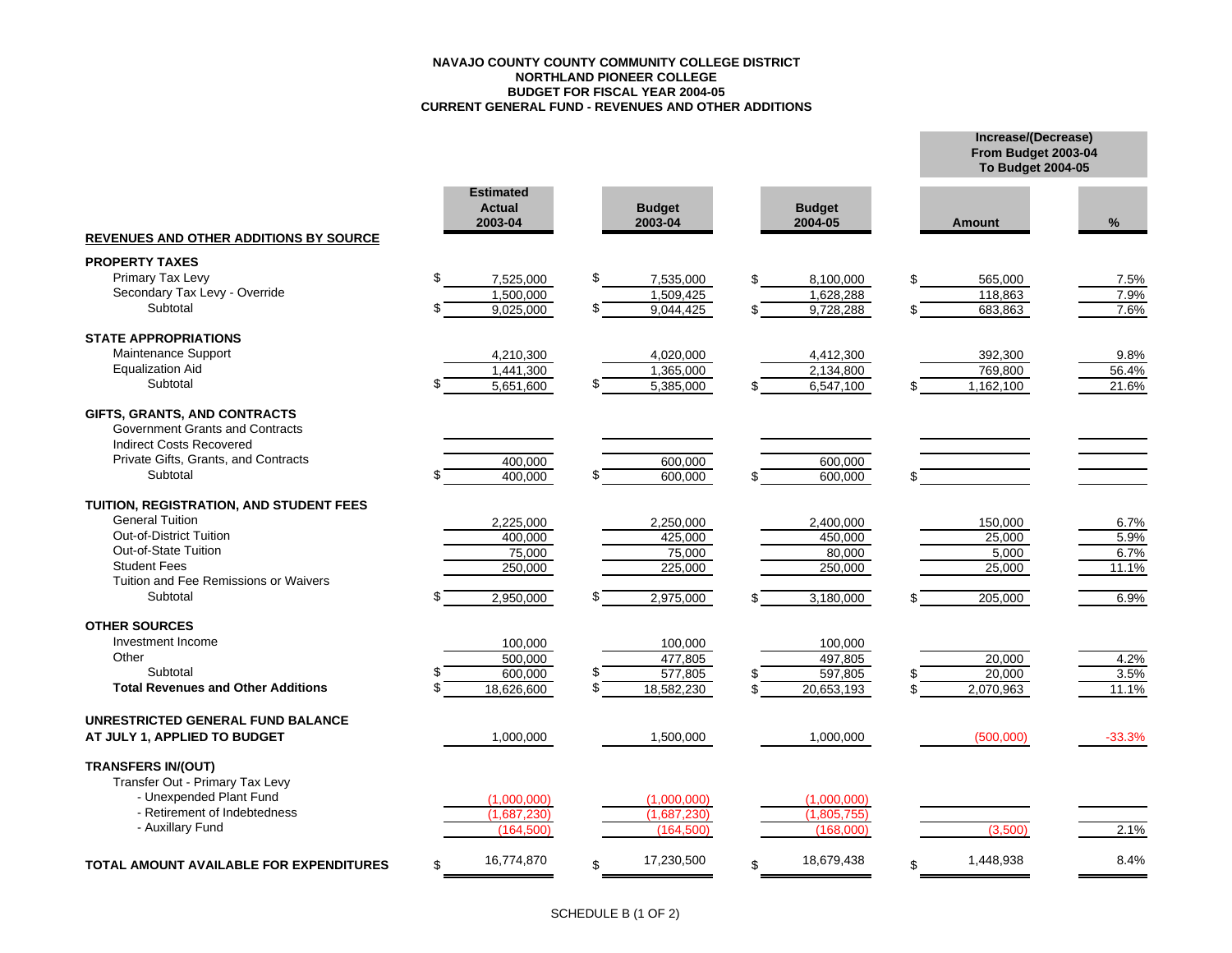#### **NAVAJO COUNTY COUNTY COMMUNITY COLLEGE DISTRICT**

#### **NORTHLAND PIONEER COLLEGE**

#### **BUDGET FOR FISCAL YEAR 2004-05**

#### **CURRENT GENERAL FUND - REVENUES AND OTHER ADDITIONS**

| UNRESTRICTED GENERAL FUND BALANCE AT JULY 1, 2004                    | 2,700,000 |
|----------------------------------------------------------------------|-----------|
| Less: Governing Board Designations                                   | 1,700,000 |
| UNRESTRICTED GENERAL FUND BALANCE AT JULY 1, 2004, APPLIED TO BUDGET | 1.000.000 |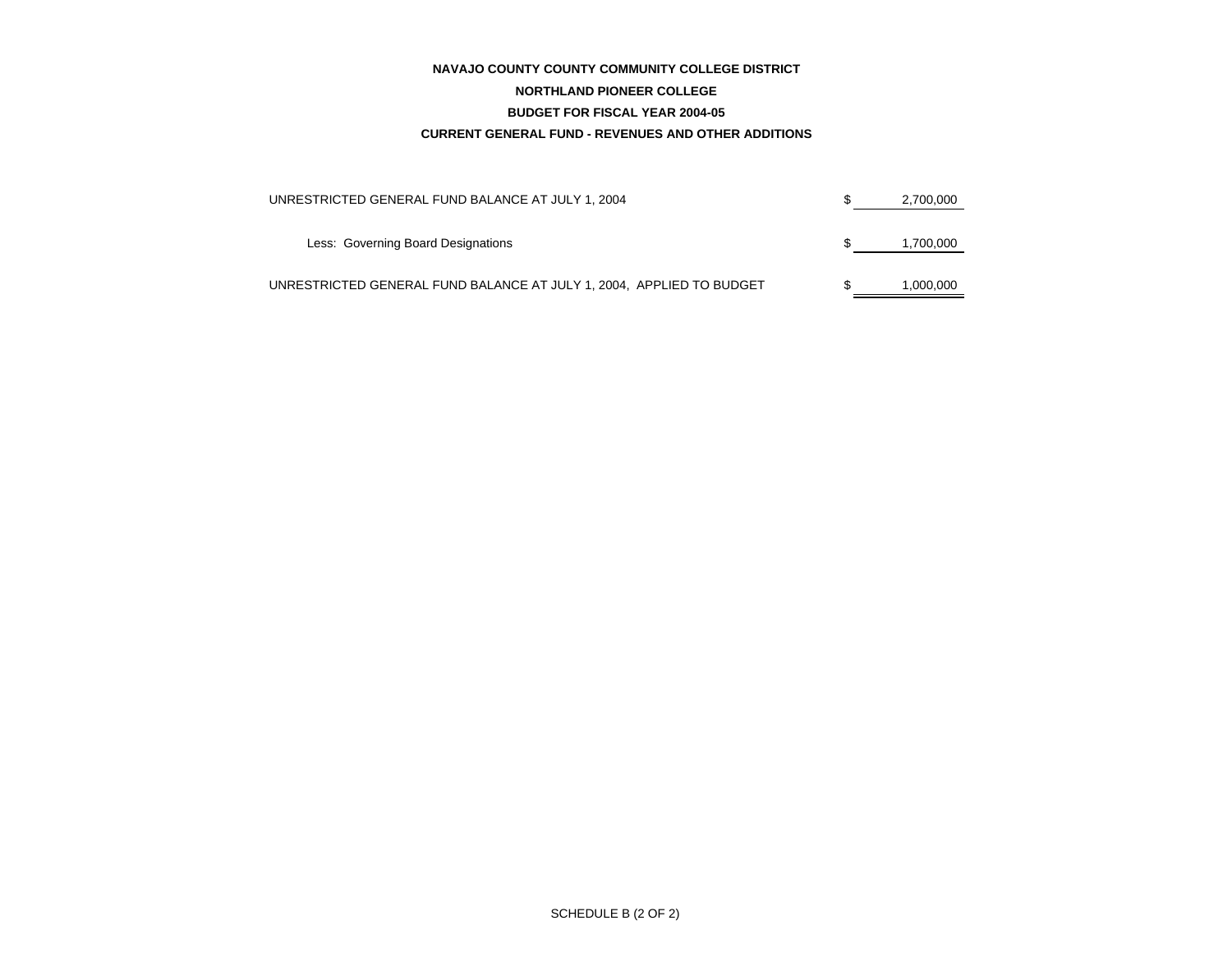#### **NAVAJO COUNTY COUNTY COMMUNITY COLLEGE DISTRICTNORTHLAND PIONEER COLLEGE BUDGET FOR FISCAL YEAR 2004-05 PLANT FUNDS - REVENUES AND OTHER ADDITIONS**

**Increase/(Decrease) To Budget 2003-04 From Budget 2002-03**

| <b>REVENUES AND OTHER ADDITIONS BY SOURCE</b>                                                                                                                          | <b>Estimated</b><br><b>Actual</b><br>2003-04 |    | <b>Budget</b><br>2003-04 |     | <b>Budget</b><br>2004-05 |     | <b>Amount</b> | %        |
|------------------------------------------------------------------------------------------------------------------------------------------------------------------------|----------------------------------------------|----|--------------------------|-----|--------------------------|-----|---------------|----------|
|                                                                                                                                                                        |                                              |    |                          |     |                          |     |               |          |
| <b>UNEXPENDED PLANT FUND</b><br>State Appropriations: Capital Support (<br>FTSE @ \$<br>each)<br>Investment Income<br>Proceeds from Sale of Bonds                      | 466,500<br>60,000                            |    | 536,000<br>60,000        |     | 586,300<br>60,000        |     | 50,300        | 9.4%     |
| Other Revenues and Additions                                                                                                                                           |                                              |    |                          |     |                          |     |               |          |
| <b>Total Revenues and Other Additions</b>                                                                                                                              | 526,500                                      |    | 596,000                  | \$  | 646,300                  |     | 50,300        | 8.4%     |
| <b>RESTRICTED FUND BALANCE AT JULY 1</b>                                                                                                                               | 1,300,000                                    |    | 3,000,000                |     | 2,300,000                |     | (700,000)     | $-23.3%$ |
| TRANSFERS IN/(OUT)                                                                                                                                                     |                                              |    |                          |     |                          |     |               |          |
| Transfer In - Primary Tax Levy - Current General Fund                                                                                                                  | 1,000,000                                    |    | 1,000,000                |     | 1,000,000                |     |               |          |
| Less: Amounts accumulated for future capital acquisitions                                                                                                              |                                              |    |                          |     |                          |     |               |          |
| <b>TOTAL AMOUNT AVAILABLE FOR EXPENDITURES -</b><br><b>UNEXPENDED PLANT FUND</b>                                                                                       | 2,826,500                                    | S. | 4,596,000                | \$  | 3,946,300                | \$  | (649,700)     | $-14.1%$ |
| <b>RETIREMENT OF INDEBTEDNESS PLANT FUND</b><br>Sources for payment of principal and interest<br>on general obligation bonds<br>Secondary Tax Levy<br>Other (Identify) | 1,509,425                                    | S. | 1,509,425                | \$  | 1,628,288                | \$  | 118,863       | 7.9%     |
| <b>Total Revenues and Other Additions</b>                                                                                                                              | 1,509,425                                    |    | 1,509,425                | \$. | 1,628,288                | \$. | 118,863       | 7.9%     |
| FUND BALANCE AT JULY 1 RESTRICTED FOR RETIREMENT<br>OF GENERAL OBLIGATION BONDS                                                                                        |                                              |    |                          |     |                          |     |               |          |
| TRANSFERS IN/(OUT)                                                                                                                                                     |                                              |    |                          |     |                          |     |               |          |
| Less: Amounts restricted for future debt service requirements                                                                                                          |                                              |    |                          |     |                          |     |               |          |
| TOTAL AMOUNT AVAILABLE FOR RETIREMENT<br>OF GENERAL OBLIGATION BONDS                                                                                                   | 1,509,425                                    |    | 1,509,425                | \$  | 1,628,288                | \$  | 118,863       | 7.9%     |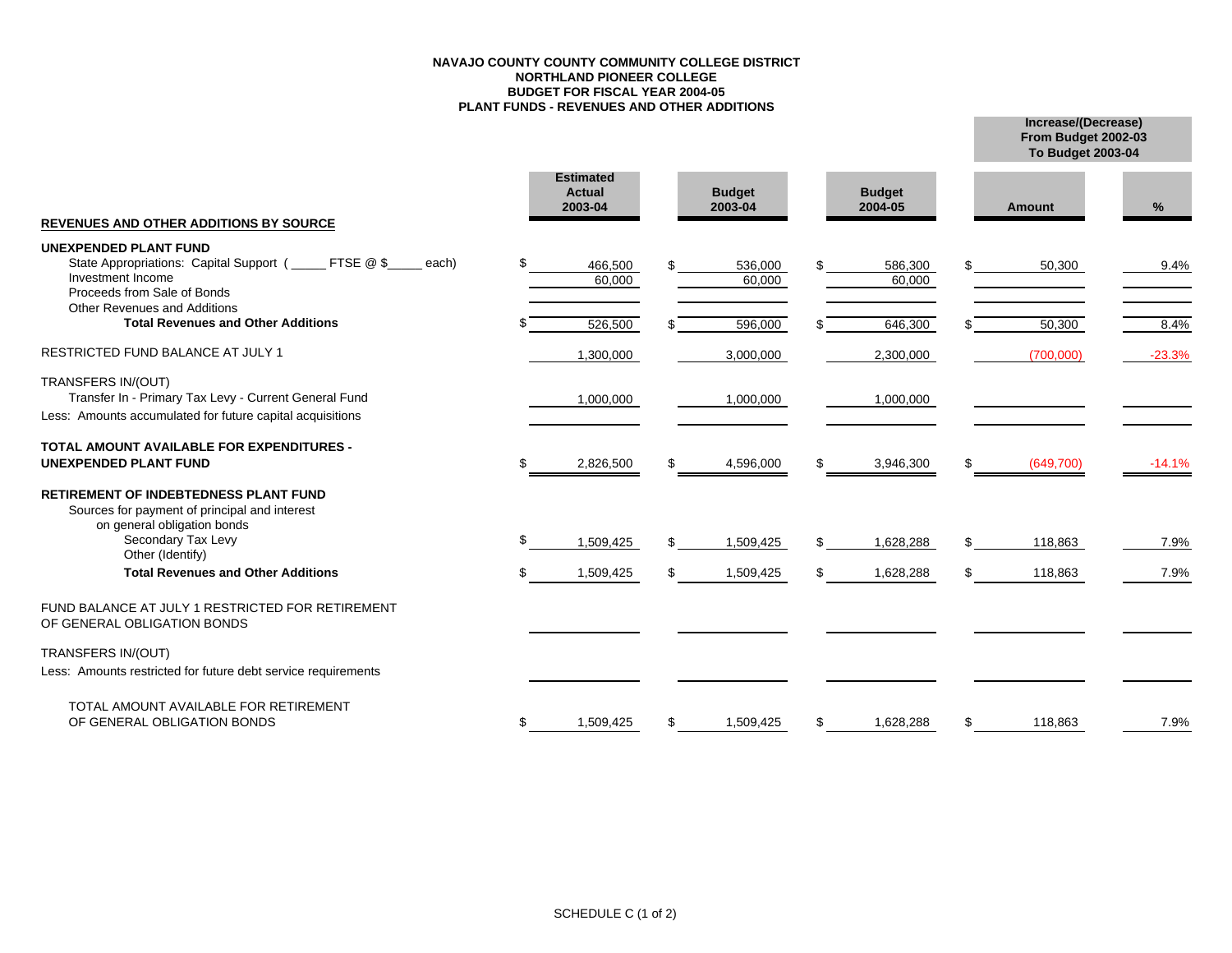#### **NAVAJO COUNTY COUNTY COMMUNITY COLLEGE DISTRICTNORTHLAND PIONEER COLLEGE BUDGET FOR FISCAL YEAR 2004-05 PLANT FUNDS - REVENUES AND OTHER ADDITIONS**

**From Budget 2002-03 To Budget 2003-04**

|                                                                                                                                                               | <b>Estimated</b><br><b>Actual</b><br>2003-04 |     | <b>Budget</b><br>2003-04 | <b>Budget</b><br>2004-05 | Amount        | %       |
|---------------------------------------------------------------------------------------------------------------------------------------------------------------|----------------------------------------------|-----|--------------------------|--------------------------|---------------|---------|
| Sources for payment of principal and interest on revenue bonds                                                                                                |                                              |     |                          |                          |               |         |
| <b>Total Revenues and Other Additions</b>                                                                                                                     |                                              |     |                          | \$                       |               |         |
| FUND BALANCE AT JULY 1 RESTRICTED<br>FOR RETIREMENT OF REVENUE BONDS                                                                                          |                                              |     |                          |                          |               |         |
| TRANSFERS IN/(OUT)<br>Transfer In-Current General Fund<br>Transfer In-Current Auxiliary Fund<br>Less: Amounts restricted for future debt service requirements | 177,805<br>69,000                            |     | 177,805<br>69,000        | 177,467<br>69,000        | (338)         | $-0.2%$ |
| TOTAL AMOUNT AVAILABLE FOR RETIREMENT<br>OF REVENUE BONDS                                                                                                     | 246,805                                      | \$. | 246,805                  | \$<br>246,467            | \$<br>(338)   | $-0.1%$ |
| Sources for payment of principal and interest on other long-term debt (identify)<br><b>Total Revenues and Other Additions</b>                                 |                                              |     |                          |                          |               |         |
| FUND BALANCE AT JULY 1 RESTRICTED<br>FOR RETIREMENT OF OTHER LONG-TERM DEBT                                                                                   |                                              |     |                          |                          |               |         |
| TRANSFERS IN/(OUT)                                                                                                                                            |                                              |     |                          |                          |               |         |
| Less: Amounts restricted for future debt service requirements                                                                                                 |                                              |     |                          |                          |               |         |
| TOTAL AMOUNT AVAILABLE FOR RETIREMENT<br>OF OTHER LONG-TERM DEBT                                                                                              |                                              | \$. |                          | \$                       | \$            |         |
| TOTAL AMOUNT AVAILABLE FOR EXPENDITURES-<br><b>RETIREMENT OF INDEBTEDNESS PLANT FUND</b>                                                                      | 1,756,230                                    |     | 1,756,230                | \$<br>1,874,755          | \$<br>118,525 | 6.7%    |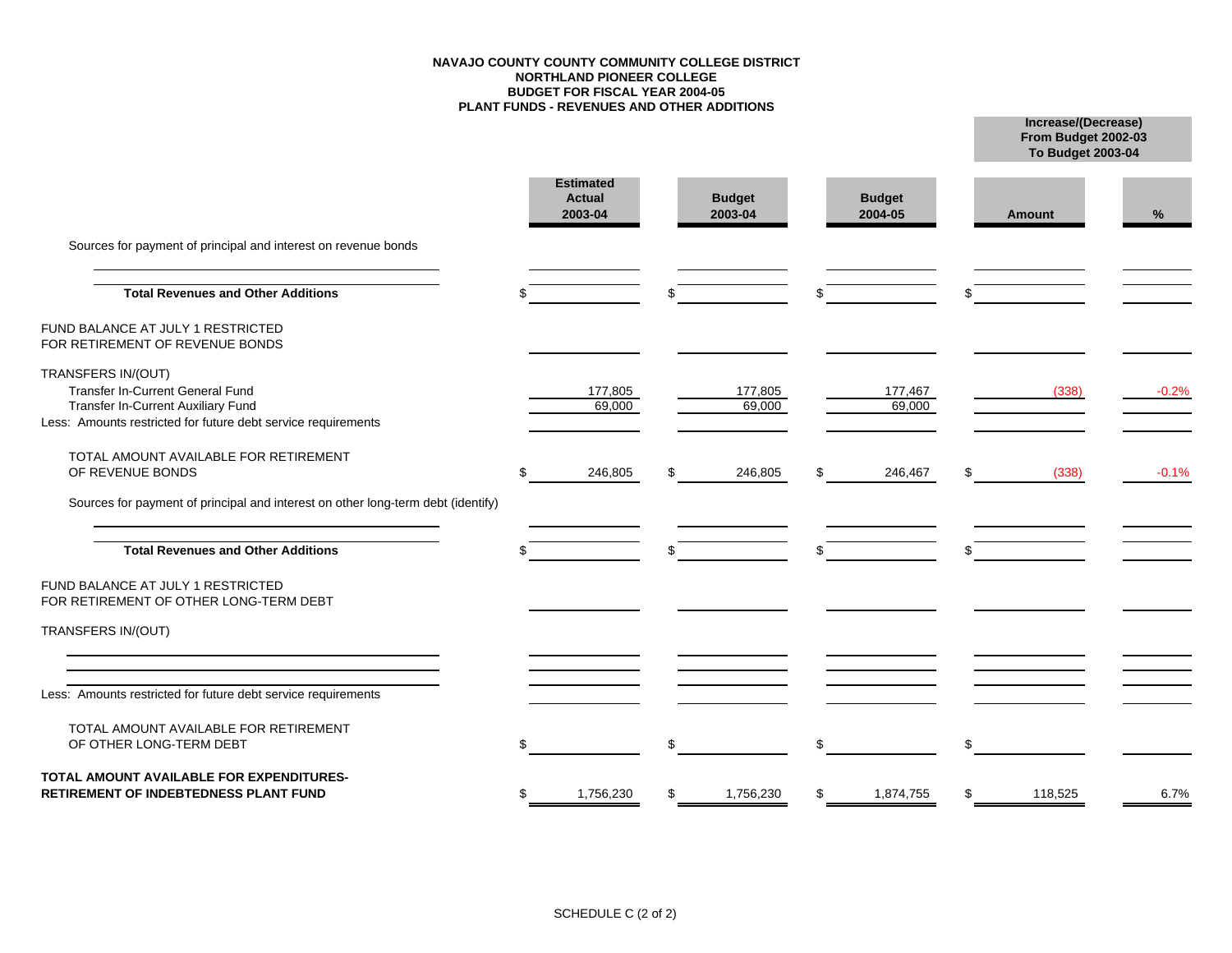#### **NAVAJO COUNTY COUNTY COMMUNITY COLLEGE DISTRICTNORTHLAND PIONEER COLLEGE BUDGET FOR FISCAL YEAR 2004-05 CURRENT GENERAL FUND AND PLANT FUNDS - EXPENDITURES AND OTHER DEDUCTIONS**

**Increase/(Decrease) From Budget 2002-03 To Budget 2003-04**

|                                                                       |     | <b>Estimated</b><br><b>Actual</b><br>2003-04 |     | <b>Budget</b><br>2003-04 |    | <b>Budget</b><br>2004-05 |     | Amount     | $\%$     |
|-----------------------------------------------------------------------|-----|----------------------------------------------|-----|--------------------------|----|--------------------------|-----|------------|----------|
| <b>CURRENT GENERAL FUND</b>                                           |     |                                              |     |                          |    |                          |     |            |          |
| Instruction                                                           |     | 7,400,000                                    |     | 7,196,000                |    | 7,918,000                |     | 722,000    | 10.0%    |
| <b>Public Service</b>                                                 |     |                                              |     |                          |    |                          |     |            |          |
| Academic Support                                                      |     | 775,000                                      |     | 763,000                  |    | 829,250                  |     | 66,250     | 8.7%     |
| <b>Student Services</b>                                               |     | 885,000                                      |     | 926,000                  |    | 946,950                  |     | 20,950     | 2.3%     |
| Institutional Support (Administration)                                |     | 5,375,000                                    |     | 5,325,000                |    | 5,751,250                |     | 426,250    | 8.0%     |
| Operation and Maintenance of Plant                                    |     | 1,375,000                                    |     | 1,155,000                |    | 1,471,250                |     | 316,250    | 27.4%    |
| Scholarships                                                          |     | 215,000                                      |     | 217,000                  |    | 250,000                  |     | 33,000     | 15.2%    |
| Contingency                                                           |     |                                              |     | 1,648,500                |    | 1,412,738                |     | (235, 762) | $-14.3%$ |
| <b>TOTAL EXPENDITURES AND OTHER DEDUCTIONS</b>                        |     |                                              |     |                          |    |                          |     |            |          |
| OF CURRENT GENERAL FUND                                               | \$  | 16,025,000                                   | \$. | 17,230,500               | \$ | 18,579,438               | \$  | 1,348,938  | 7.8%     |
| <b>PLANT FUNDS:</b>                                                   |     |                                              |     |                          |    |                          |     |            |          |
| UNEXPENDED PLANT FUND                                                 |     |                                              |     |                          |    |                          |     |            |          |
| Land                                                                  |     |                                              | \$  |                          |    |                          | \$  |            |          |
| <b>Buildings</b>                                                      |     | 1,801,500                                    |     | 3,367,770                |    | 2,841,300                |     | (526.470)  | $-15.6%$ |
| Improvements Other Than Buildings                                     |     | 200,000                                      |     | 400,000                  |    | 150,000                  |     | (250,000)  | $-62.5%$ |
| Equipment                                                             |     | 770,000                                      |     | 773,230                  |    | 900,000                  |     | 126,770    | 16.4%    |
| <b>Library Books</b>                                                  |     | 55,000                                       |     | 55,000                   |    | 55,000                   |     |            |          |
| Museum and Art Collections                                            |     |                                              |     |                          |    |                          |     |            |          |
| <b>Construction in Progress</b>                                       |     |                                              |     |                          |    |                          |     |            |          |
| Contingency                                                           |     |                                              |     |                          |    |                          |     |            |          |
| Retirement of Indebtedness - Capital Leases and Installment Purchases |     |                                              |     |                          |    |                          |     |            |          |
| Interest on Indebtedness - Capital Leases and Installment Purchases   |     |                                              |     |                          |    |                          |     |            |          |
| <b>TOTAL EXPENDITURES AND OTHER DEDUCTIONS</b>                        |     |                                              |     |                          |    |                          |     |            |          |
| OF UNEXPENDED PLANT FUND                                              | \$. | 2,826,500                                    | \$. | 4,596,000                | £. | 3,946,300                | \$. | (649,700)  | $-14.1%$ |
|                                                                       |     |                                              |     |                          |    |                          |     |            |          |
| RETIREMENT OF INDEBTEDNESS PLANT FUND                                 |     |                                              |     |                          |    |                          |     |            |          |
| Retirement of Indebtedness - General Obligation Bonds                 |     | 1,060,000                                    |     | 1,060,000                |    | 1,415,000                |     | 355,000    | 33.5%    |
| Interest on Indebtedness - General Obligation Bonds                   |     | 449,425                                      |     | 449,425                  |    | 213,288                  |     | (236, 138) | $-52.5%$ |
| Retirement of Indebtedness - Revenue Bonds                            |     |                                              |     |                          |    |                          |     |            |          |
| Interest on Indebtedness - Revenue Bonds                              |     |                                              |     |                          |    |                          |     |            |          |
| Retirement of Indebtedness - Other Long-Term Debt                     |     | 175,000                                      |     | 175,000                  |    | 180,000                  |     | 5,000      | 2.9%     |
| Interest on Indebtedness - Other Long-Term Debt                       |     | 71,805                                       |     | 71,805                   |    | 66,468                   |     | (5.338)    | $-7.4%$  |
| TOTAL EXPENDITURES AND OTHER DEDUCTIONS OF RETIREMENT                 |     |                                              |     |                          |    |                          |     |            |          |
| OF INDEBTEDNESS PLANT FUND                                            | \$  | 1,756,230                                    | \$. | 1,756,230                | £. | 1,874,755                | \$  | 118,525    | 6.7%     |
|                                                                       |     |                                              |     |                          |    |                          |     |            |          |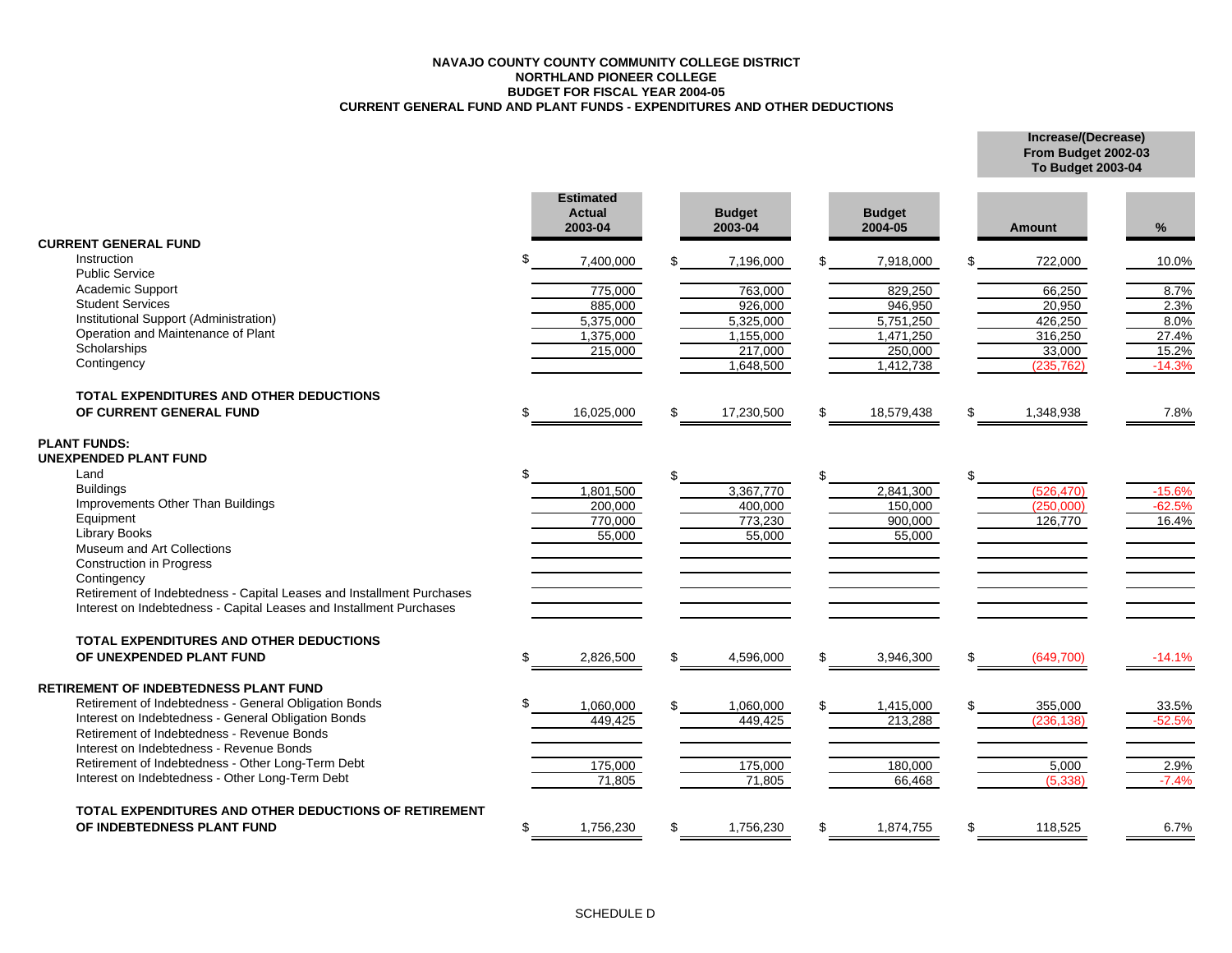#### **CURRENT AUXILIARY ENTERPRISES FUND - REVENUES AND OTHER ADDITIONS BUDGET FOR FISCAL YEAR 2004-05 NORTHLAND PIONEER COLLEGE NAVAJO COUNTY COUNTY COMMUNITY COLLEGE DISTRICT**

|                                                                                                                                                                                      |                                              |                                     |                            | From Budget 2002-03<br><b>To Budget 2003-04</b> |                                        |
|--------------------------------------------------------------------------------------------------------------------------------------------------------------------------------------|----------------------------------------------|-------------------------------------|----------------------------|-------------------------------------------------|----------------------------------------|
| <b>REVENUES AND OTHER ADDITIONS BY SOURCE</b>                                                                                                                                        | <b>Estimated</b><br><b>Actual</b><br>2003-04 | <b>Budget</b><br>2003-04            | <b>Budget</b><br>2004-05   | <b>Amount</b>                                   | %                                      |
| TUITION, REGISTRATION, AND STUDENT FEES<br><b>General Tuition</b><br>Out-of-District Tuition<br>Out-of-State Tuition<br><b>Student Fees</b><br>Tuition and Fee Remissions or Waivers | \$                                           | \$                                  | \$                         | \$                                              |                                        |
| Subtotal                                                                                                                                                                             |                                              |                                     |                            |                                                 |                                        |
| <b>SALES AND SERVICES</b>                                                                                                                                                            |                                              |                                     |                            |                                                 |                                        |
| <b>Bookstore Sales</b><br><b>Food Services Sales</b><br><b>Dormitory Rentals</b><br>Intercollegiate Athletics<br>Parking Fees or Permits<br><b>Other Sales and Services</b>          | 900,000<br>8,000<br>18,000                   | 900,000<br>5,000<br>55,000<br>6,000 | 950,000<br>8,000<br>18,000 | 50,000<br>3,000<br>(37,000)<br>(6,000)          | 5.6%<br>60.0%<br>$-67.3%$<br>$-100.0%$ |
| Subtotal                                                                                                                                                                             | 50,000<br>976,000                            | 50,000<br>1,016,000                 | 50,000<br>1,026,000        | 10,000                                          | 1.0%                                   |
| <b>OTHER REVENUES AND ADDITIONS</b><br>Investment Income                                                                                                                             |                                              |                                     |                            |                                                 |                                        |
| Subtotal                                                                                                                                                                             |                                              |                                     |                            | \$                                              |                                        |
| <b>Total Revenues and Other Additions</b>                                                                                                                                            | 976,000                                      | 1,016,000                           | \$<br>1,026,000            | \$<br>10,000                                    | 1.0%                                   |
| <b>UNRESTRICTED FUND BALANCE AT JULY 1</b>                                                                                                                                           |                                              |                                     |                            |                                                 |                                        |
| <b>TRANSFERS IN/(OUT)</b>                                                                                                                                                            |                                              |                                     |                            |                                                 |                                        |
| Transfer In-General Fund<br>Transfer Out-Retirement of Indebtedness Pland Fund                                                                                                       | 121,000<br>(69,000)                          | 164,500<br>(69,000)                 | 168,000<br>(69,000)        | 3,500                                           | 2.1%                                   |
| <b>TOTAL AMOUNT AVAILABLE FOR EXPENDITURES</b>                                                                                                                                       | \$<br>1,028,000                              | \$<br>1,111,500                     | \$<br>1,125,000            | \$<br>13,500                                    | 1.2%                                   |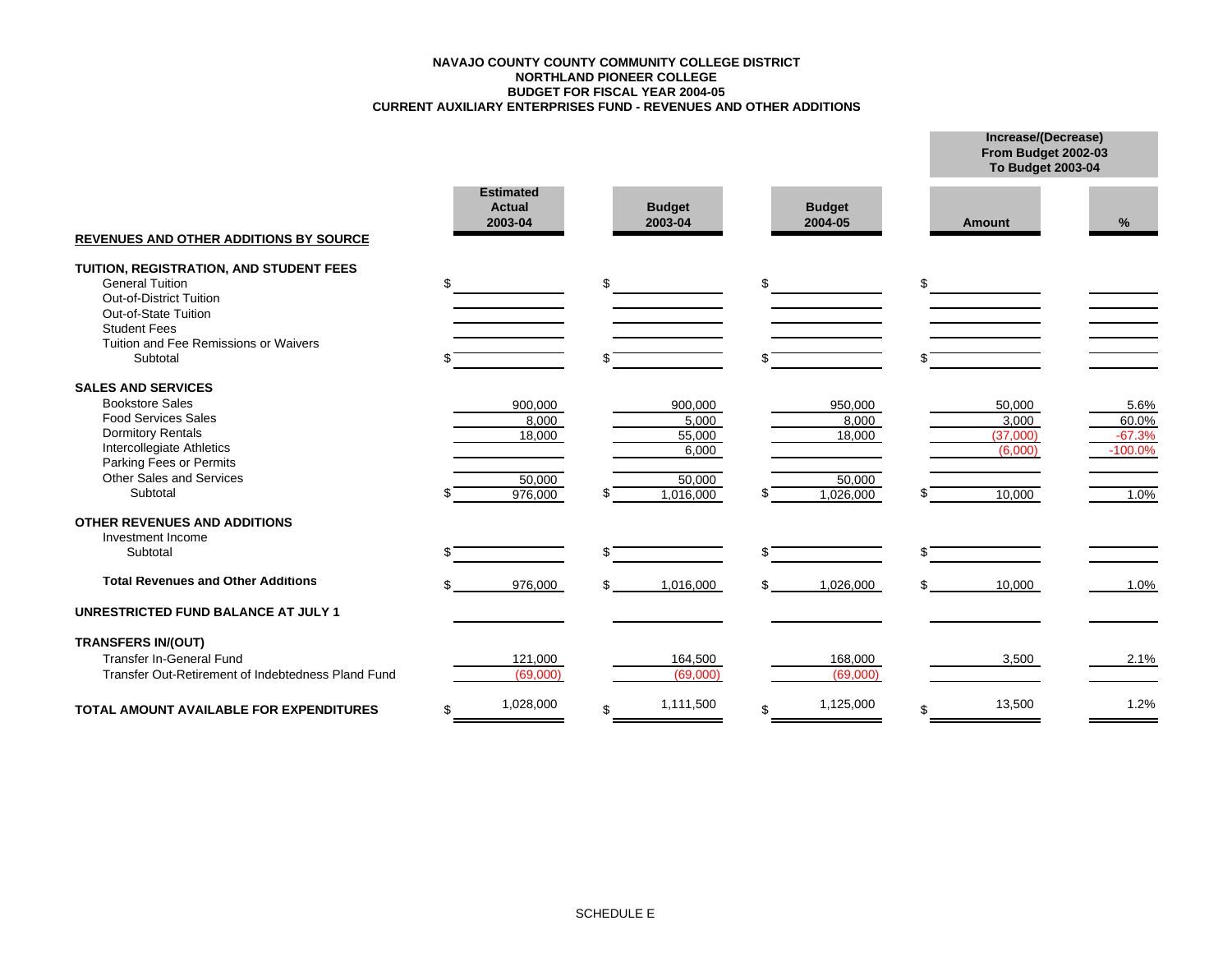#### **NAVAJO COUNTY COUNTY COMMUNITY COLLEGE DISTRICT**

#### **NORTHLAND PIONEER COLLEGE**

#### **BUDGET FOR FISCAL YEAR 2004-05**

#### **CURRENT RESTRICTED FUND - REVENUES AND OTHER ADDITIONS**

|                                                |                                              |                          |                          | From Budget 2002-03<br><b>To Budget 2003-04</b> |      |
|------------------------------------------------|----------------------------------------------|--------------------------|--------------------------|-------------------------------------------------|------|
| <b>REVENUES AND OTHER ADDITIONS BY SOURCE</b>  | <b>Estimated</b><br><b>Actual</b><br>2003-04 | <b>Budget</b><br>2003-04 | <b>Budget</b><br>2004-05 | Amount                                          | %    |
| GIFTS, GRANTS, AND CONTRACTS                   |                                              |                          |                          |                                                 |      |
| <b>Federal Grants and Contracts</b>            | \$.<br>2,450,000                             | \$<br>2,600,000          | 2,800,000<br>\$          | \$<br>200,000                                   | 7.7% |
| <b>State Grants and Contracts</b>              | 325,000                                      | 325,000                  | 335,000                  | 10,000                                          | 3.1% |
| <b>Local Grants and Contracts</b>              | 10,000                                       | 10,000                   | 10,000                   |                                                 |      |
| Private Gifts, Grants, and Contracts           | 300,000                                      | 300,000                  | 325,000                  | 25,000                                          | 8.3% |
| Subtotal                                       | 3,085,000<br>S                               | 3,235,000<br>S           | 3,470,000                | 235,000<br>\$.                                  | 7.3% |
| <b>OTHER REVENUES AND ADDITIONS</b>            |                                              |                          |                          |                                                 |      |
| Investment Income                              |                                              |                          |                          |                                                 |      |
| <b>State Shared Sales Tax</b>                  |                                              |                          |                          |                                                 |      |
| Subtotal                                       |                                              | \$                       | \$                       | \$                                              |      |
| <b>Total Revenues and Other Additions</b>      | \$.<br>3,085,000                             | \$<br>3,235,000          | \$<br>3,470,000          | \$<br>235,000                                   | 7.3% |
| <b>RESTRICTED FUND BALANCE AT JULY 1</b>       |                                              |                          |                          |                                                 |      |
| <b>TOTAL AMOUNT AVAILABLE FOR EXPENDITURES</b> | 3,085,000<br>S                               | 3,235,000<br>\$          | 3,470,000<br>\$          | \$<br>235,000                                   | 7.3% |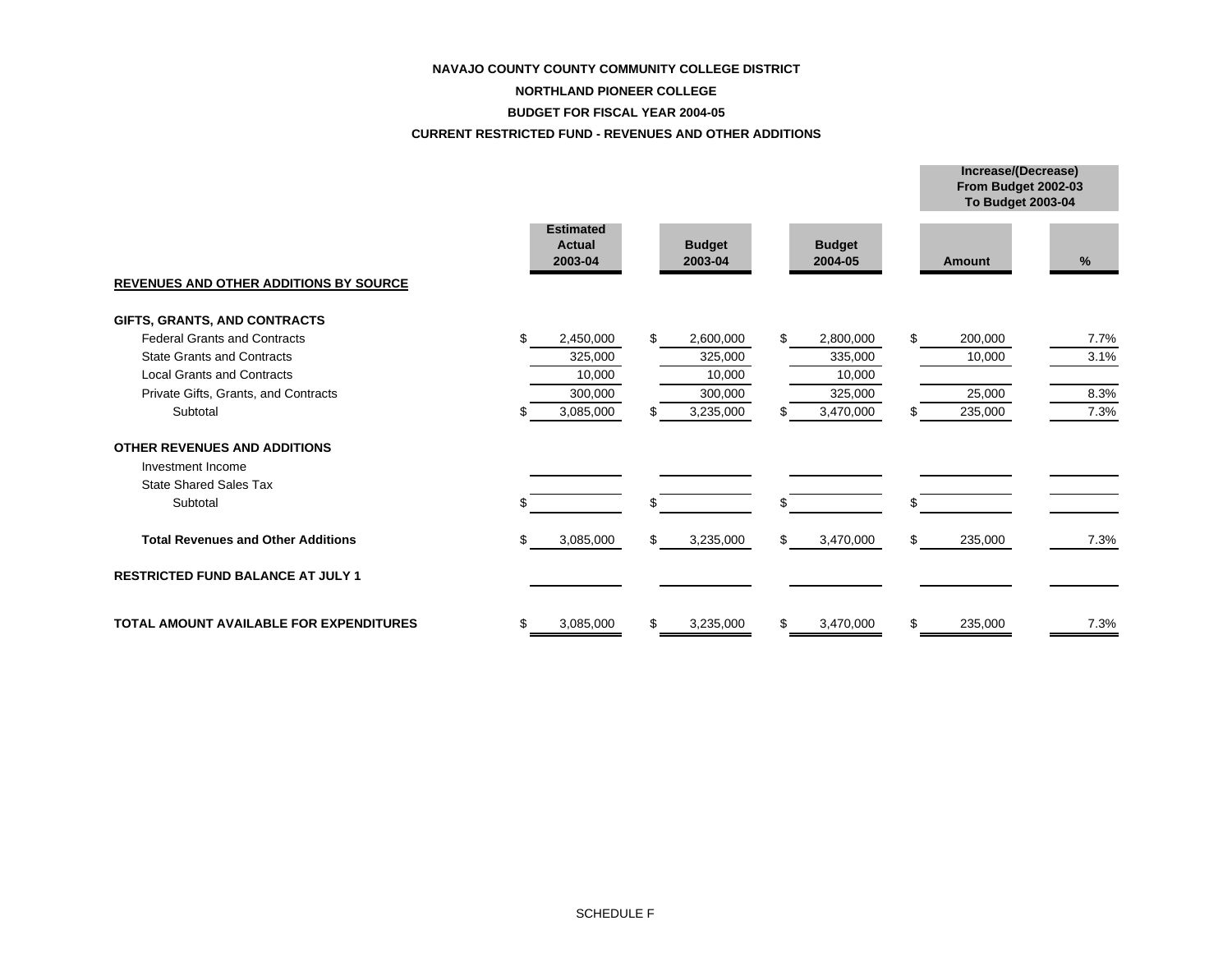## **NAVAJO COUNTY COUNTY COMMUNITY COLLEGE DISTRICTNORTHLAND PIONEER COLLEGE BUDGET FOR FISCAL YEAR 2004-05**

## **CURRENT AUXILIARY ENTERPRISES AND CURRENT RESTRICTED FUNDS - EXPENDITURES AND OTHER DEDUCTIONS**

|                                                |                                              |     |                          |     |                          | From Budget 2002-03<br><b>To Budget 2003-04</b> |         |
|------------------------------------------------|----------------------------------------------|-----|--------------------------|-----|--------------------------|-------------------------------------------------|---------|
|                                                | <b>Estimated</b><br><b>Actual</b><br>2003-04 |     | <b>Budget</b><br>2003-04 |     | <b>Budget</b><br>2004-05 | <b>Amount</b>                                   | $\%$    |
| <b>CURRENT AUXILIARY ENTERPRISES FUND</b>      |                                              |     |                          |     |                          |                                                 |         |
| <b>Bookstore</b>                               | 800,000                                      | \$. | 901,500                  | £.  | 875,000                  | \$<br>(26, 500)                                 | $-2.9%$ |
| <b>Food Services</b>                           | 4,000                                        |     | 5,000                    |     | 5,000                    |                                                 |         |
| Dormitories                                    | 54,000                                       |     | 55,000                   |     | 95,000                   | 40,000                                          | 72.7%   |
| Intercollegiate Athletics                      | 20,000                                       |     |                          |     |                          |                                                 |         |
| <b>Other Sales and Services</b>                | 150,000                                      |     | 150,000                  |     | 150,000                  |                                                 |         |
| <b>TOTAL EXPENDITURES AND OTHER DEDUCTIONS</b> |                                              |     |                          |     |                          |                                                 |         |
| OF CURRENT AUXILIARY ENTERPRISES FUND          | 1,028,000                                    | SS. | 1,111,500                | \$. | 1,125,000                | \$<br>13,500                                    | 1.2%    |
| <b>CURRENT RESTRICTED FUND</b>                 |                                              |     |                          |     |                          |                                                 |         |
| Instruction                                    | 350,000                                      | \$. | 375,000                  | \$. | 400,000                  | \$<br>25,000                                    | 6.7%    |
| <b>Public Service</b>                          | 10,000                                       |     | 10,000                   |     | 10,000                   |                                                 |         |
| Academic Support                               |                                              |     |                          |     |                          |                                                 |         |
| <b>Student Services</b>                        | 300,000                                      |     | 300,000                  |     | 325,000                  | 25,000                                          | 8.3%    |
| Institutional Support (Administration)         | 25,000                                       |     | 50,000                   |     | 60,000                   | 10,000                                          | 20.0%   |
| Operation and Maintenance of Plant             |                                              |     |                          |     |                          |                                                 |         |
| Scholarships                                   | 2,400,000                                    |     | 2,500,000                |     | 2,675,000                | 175,000                                         | 7.0%    |
| <b>TOTAL EXPENDITURES AND OTHER DEDUCTIONS</b> |                                              |     |                          |     |                          |                                                 |         |
| OF CURRENT RESTRICTED FUND                     | 3,085,000                                    |     | 3,235,000                | \$  | 3,470,000                | \$<br>235,000                                   | 7.3%    |